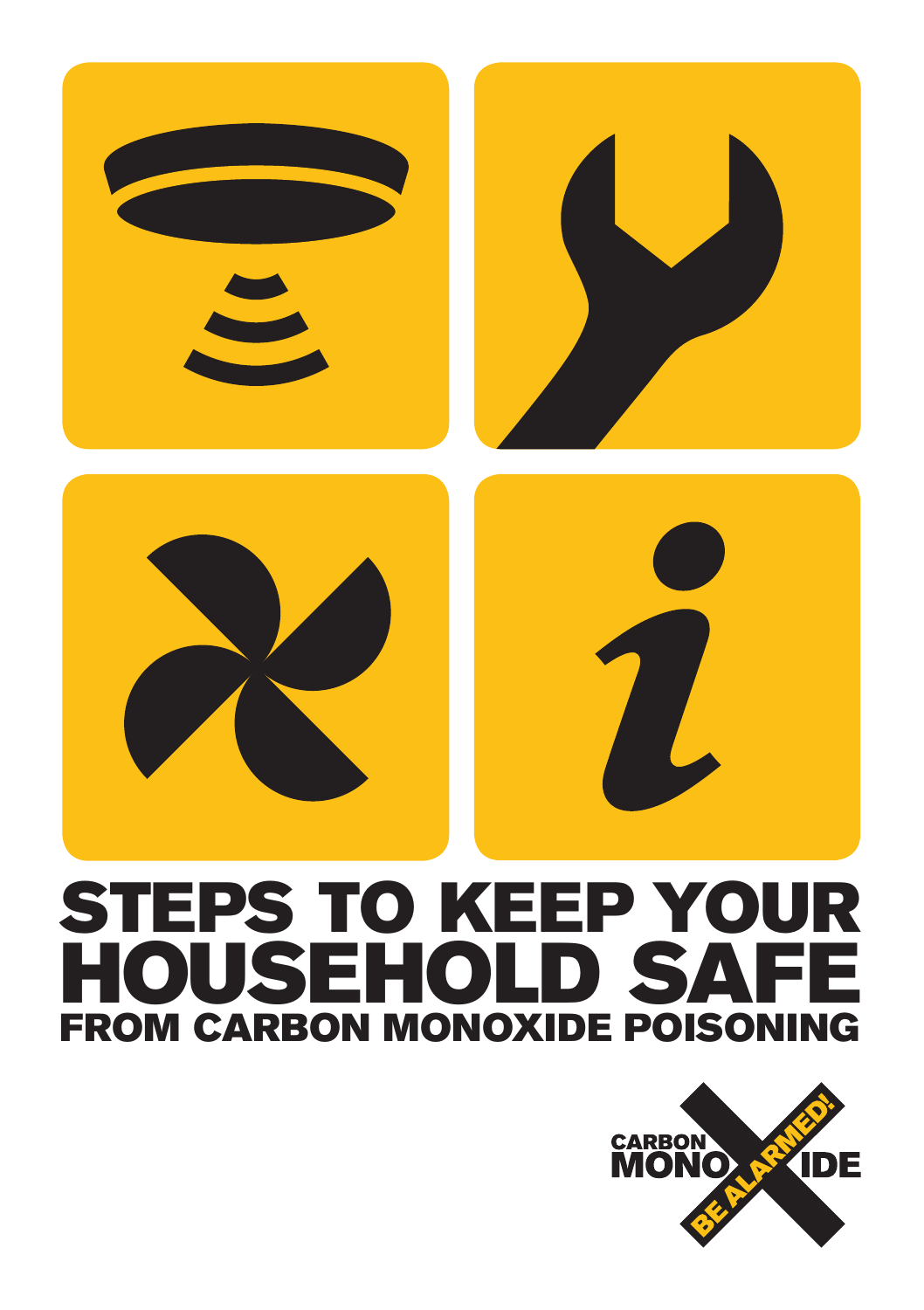

Adele Forbes lost her son and grandparents to Carbon Monoxide in 2006, when she left him to enjoy a fun sleepover with his great-grandparents. She called to check up later in the evening, and nobody

answered. When she went round to see what was going on, she discovered that all three had been fatally poisoned. Adele can't express enough how important an audible Carbon Monoxide alarm is, and hopes her story will convince others to take action and protect themselves from Carbon Monoxide poisoning.

# CARBON MONOXIDE – BE ALARMED!

Carbon Monoxide is a highly poisonous gas that has no colour, taste or smell. It can be produced by any appliances burning gas, wood, oil or coal. Poisoning by Carbon Monoxide can be fatal or cause lasting health damage. Early symptoms can include nausea, dizziness, tiredness and headaches.

There are still deaths each year from Carbon Monoxide poisoning. Over 16.4 million households in the UK are at risk of Carbon Monoxide poisoning because they do not have an audible alarm.

The six main symptoms of Carbon Monoxide poisoning are headaches, dizziness, nausea, breathlessness, collapse and loss of consciousness.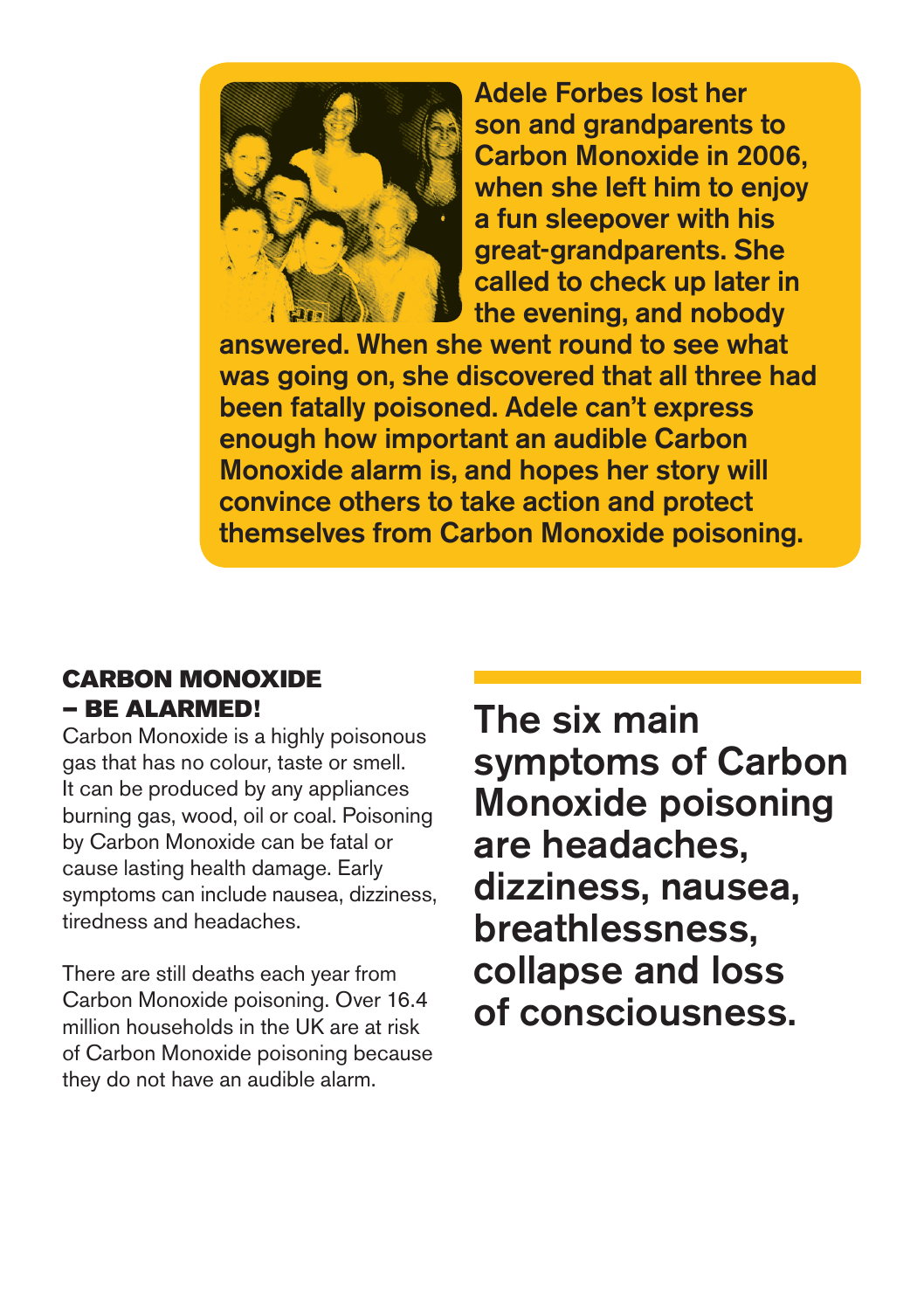

34 year-old Rascim Sherwani had the scare of his life when he started having chest pains and palpitations while watching TV in March this year. He managed to get to the phone to dial 999 before he

passed out. He and his flatmates were rushed to hospital with Carbon Monoxide poisoning caused by a blocked flue. Fortunately all survived.

# STEPS TO KEEP YOUR HOUSEHOLD SAFE



1. Fit an audible alarm Audible Carbon Monoxide alarms can be bought from many DIY stores, supermarkets and energy

suppliers for around £20. If you are a tenant, your landlord may provide you with one. We do not recommend the use of 'Black Spot' indicators as these are often inaccurate and will not alert or wake you if Carbon Monoxide is present.



2. Service your appliances Make sure all fuel-burning appliances are serviced annually by an engineer who is qualified and registered

with the appropriate organisation: Gas Safe Register (gas), HETAS (solid fuel) or OFTEC (oil). If you live in rented accommodation with gas appliances your landlord must provide you with proof that a registered engineer has serviced the gas appliances within the last 12 months.



## 3. Don't block ventilation Make sure that vents, flues and chimneys aren't blocked. Chimneys should be swept at least once

a year – or more often if used heavily.



# 4. Know the signs

The six main symptoms of Carbon Monoxide poisoning are headaches, dizziness, nausea,

breathlessness, collapse and loss of consciousness. A key indication that Carbon Monoxide may be the cause is if symptoms disappear or get better when you leave the home and come back when you return. Look out for sooting or staining on or around your appliance and for gas appliances burning with a lazy yellow or orange flame rather than a sharp blue one. Excessive condensation in the room where the appliance is installed is another sign.